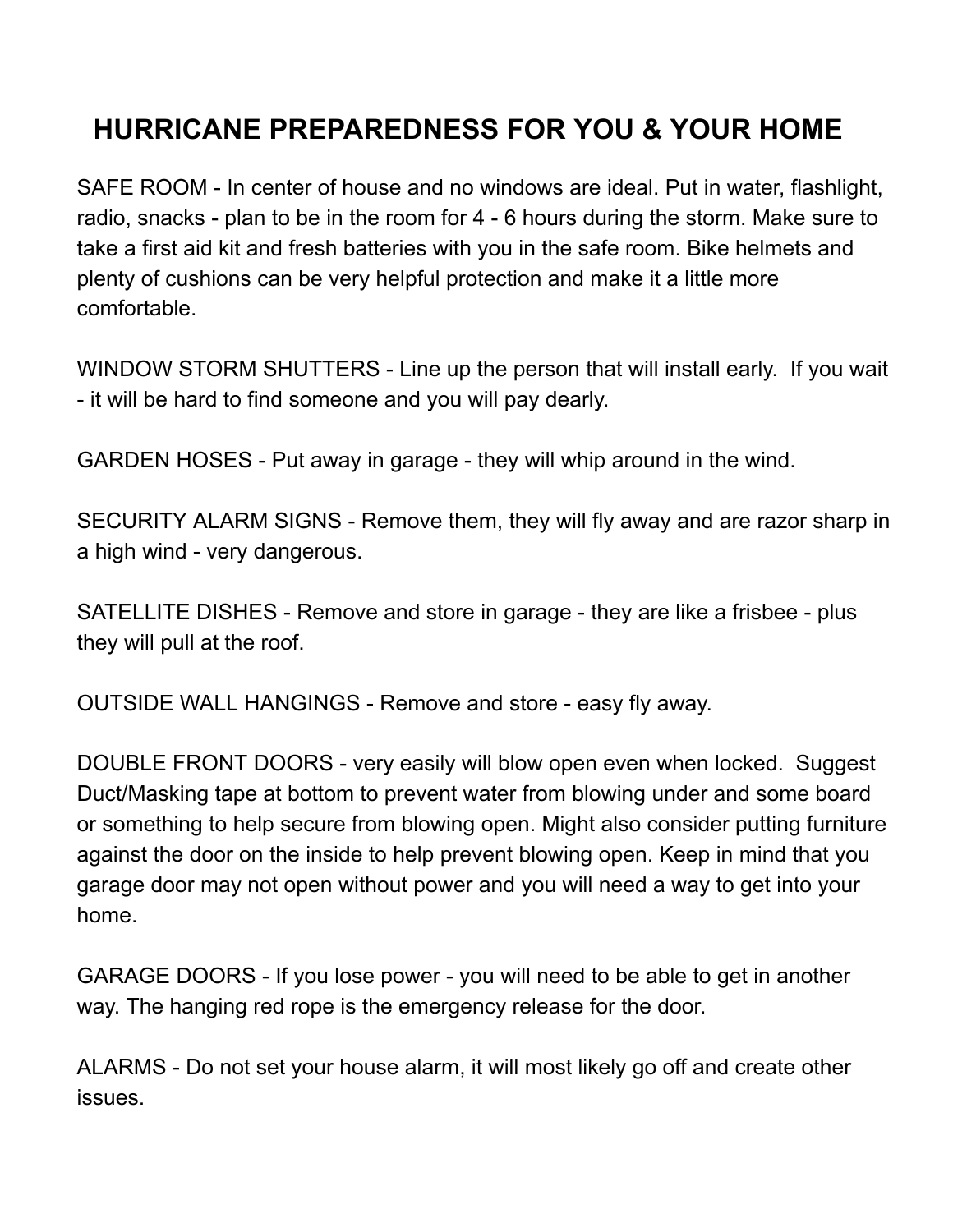VALUABLES - Put in a plastic tub and store in your car. Less likely to blow away if stored in a car.

IMPORTANT PAPERS - 5 years of Tax Returns - Birth Certificates - Passports - Car Titles - Jewerly - Wills - Roll Up In towels - Take them with you.

COMPUTER / HARD & FLASH DRIVE - Take it with you - lots of important stuff in a small package.

BATHTUB - Fill with water - can use to drink and cook if needed.

CABLE TIES / DUCT TAPE / BUNGEE CORDS - Have plenty - especially long ones. Work to secure many things.

LAND PHONE LINES - Probably will stay on longer - but if connected to the internet it will go off when the power goes off.

OUTSIDE GRILL - Tape or tie down the lid to keep wind from getting under it.

OUTSIDE REFRIGERATOR - Tape the door closed or lock it.

TARPS - Very helpful to cover things and to temporary patch roof or windows.

COMPUTER - Back Up all of your files on a Flash Drive - easy to carry with you and prevents lost files in the event your computer is damaged.

OUTSIDE TV - Bring it inside if possible if not wrap it in a plastic bag to prevent water from being "driven" inside the case.

CLOSE ALL INTERIOR DOORS - This will help prevent wind tunnels and damage.

OUTSIDE FURNITURE - Bring all of inside your home or garage. It will blow and create damage if left outside. Also can be put in the swimming pool if there is no convenient alternative.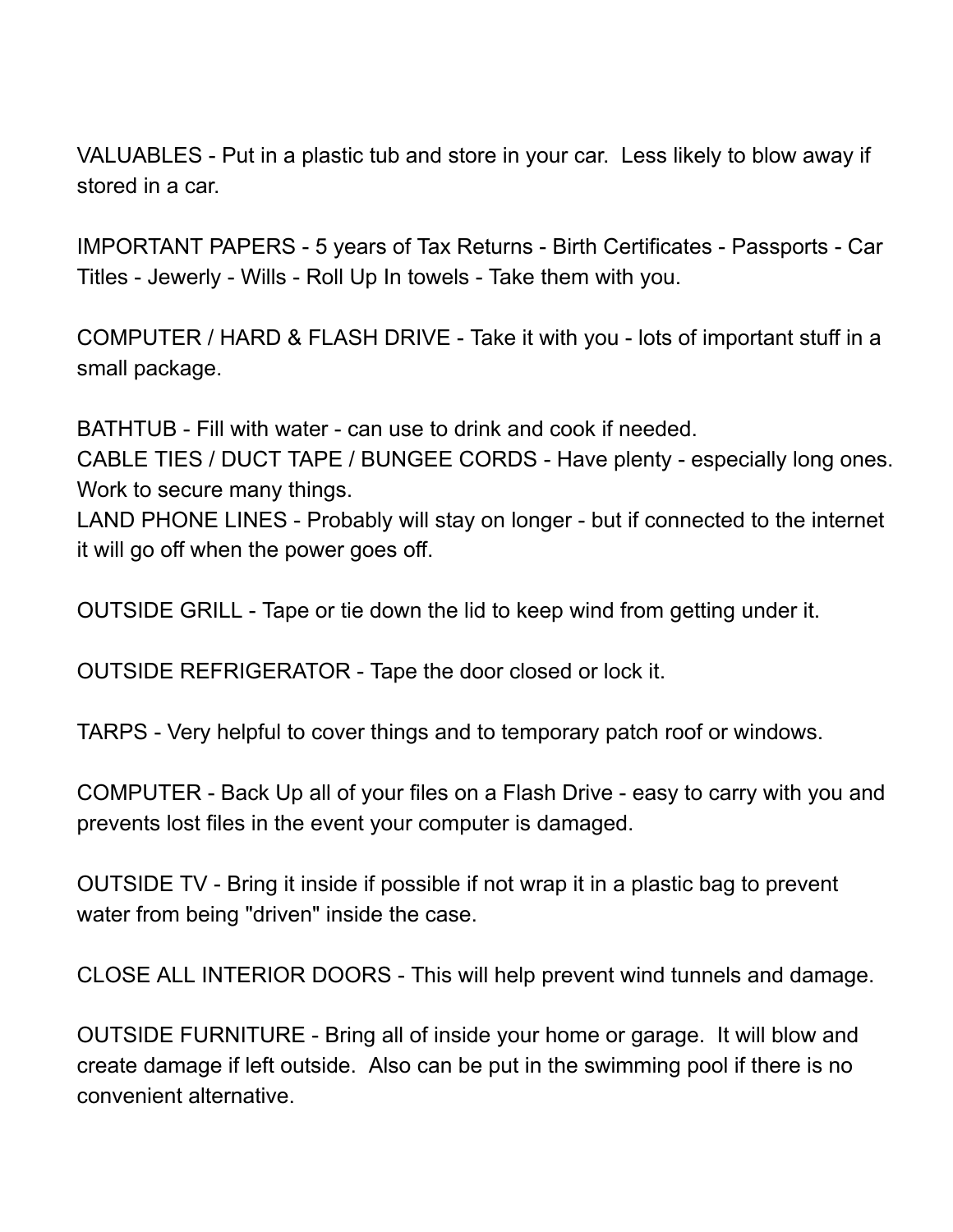OUTSIDE PLANTS and POTS - Must be brought inside, they will blow away easily.

MAKE ICE - Use containers to freeze blocks of ice to help fridge/freezer stay cool if loss of power.

PENNY TRICK / THAWED FOOD - Freeze a cup of water before the storm - put a penny or coin on top of frozen cup - when you return if the coin has gone to the bottom you will know that power has been off and your refrigerator has thawed throw out the food.

TURN DOWN YOUR AC - Will keep home cooler longer if you loose power.

REFRIGERATOR- Turn down its temperature to its lowest setting - will help to keep frozen foods longer.

PREPARING YOURSELF AND FAMILY - Set up a Meeting Place, if you and family are separated - where will you agree to meet? Talk about this before the storm begins.

WHISTLE - Carry one around your neck - it will help to alert recovery people if you are trapped under rubble.

CELL PHONE - Turn off all unnecessary apps to preserve battery power. Keep emergency notification, text, Facebook, etc on for news and connection with others. COMMUNICATIONS - Set up a local neighborhood communication chain to share news and keep track of where neighbors are staying - Watch out for each other!

EVACUATION CENTERS - Use them, they are far safer than your home in bad storms. Willis School has a generator and thus will have some lights and ability to store and prepare food. Take a pillow, sheet, air mattress, extension cord, water, snacks, flashlight, cards or games, reading material, folding lawn chair, toilet articles, towel, toilet paper, wipes, identification, phone charging cords and lots of patience,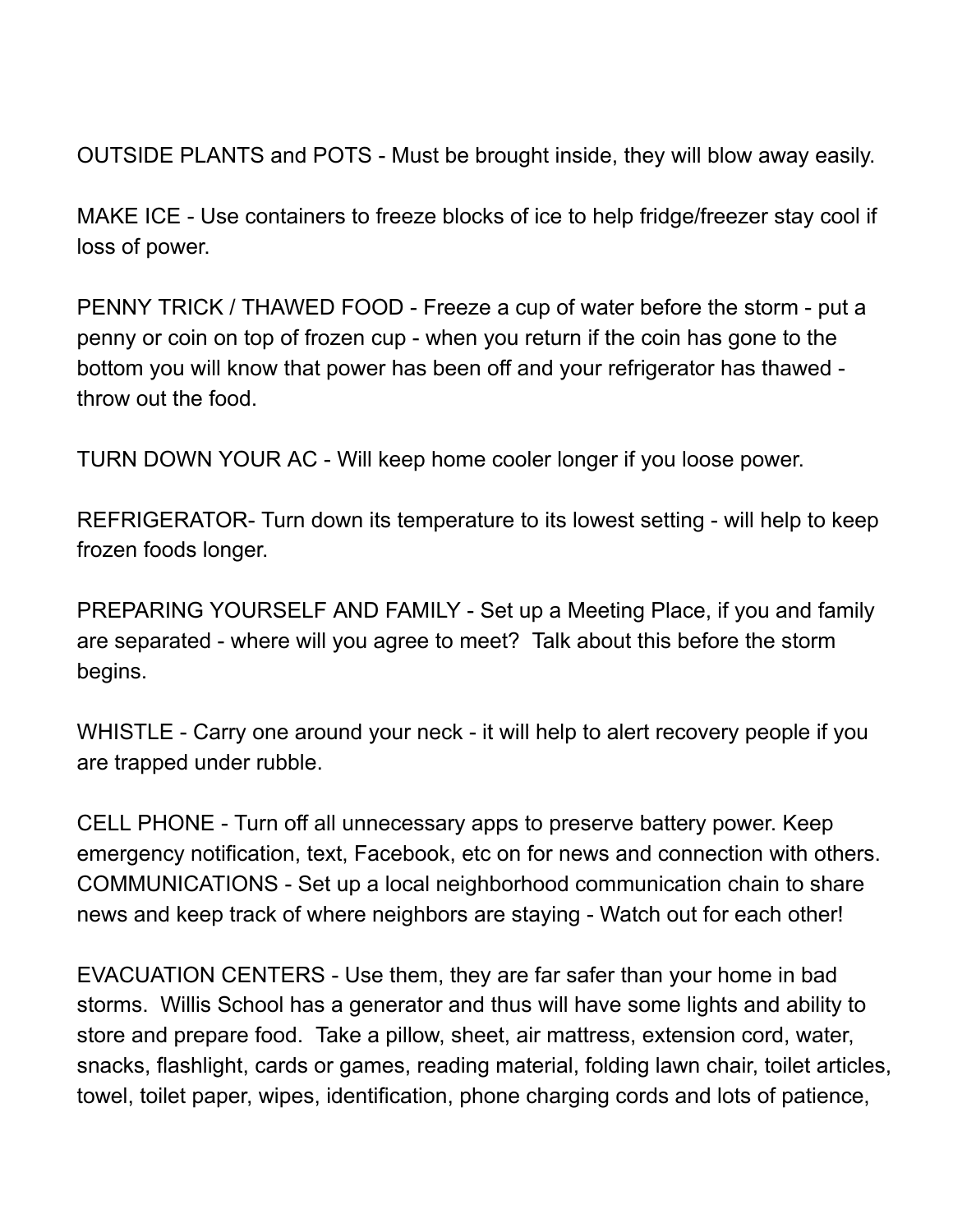understanding and empathy. Keep in mind this is not a Hotel and there will not be lake view rooms - just a safe little space. Make the best of it and check your ego at the door. Keep a smile on your face and consider offering to help support the Evac Center.

GAS - Get the car tanks filled early in the process - there will be a shortage.

ICE - It will be in short supply.

PACK for ESCAPE - Put your clothes in a garbage bag before putting in a suitcase (preferably a rolling bag for easy transport). The plastic will help keep the clothes dry as you go through high waters. Take clothes for 2 -3 days. Socks and hard solid soles on shoes are important.

MEDICINE - Make sure to take all important medicine and prescriptions with you

CASH IS KING - Gets lots of it. ATM's will lose power - banks will be closed. Get plenty early. After the storm credit cards may not be taken due to power issues.

PASSWORDS - Make sure you have them with you.

FAMILY - Make sure your extended family knows where you are going.

CURFEW - Be prepared for a curfew to be imposed. They will be serious about it. It is for our safety

LOOTERS AFTER THE STORM - Be careful and be aware. Bad people may show up and you should be alert for scams.

HERO - Don't try to be one. Storms are deadly in Florida. Know your limits about helping people. Do not over extend yourself.